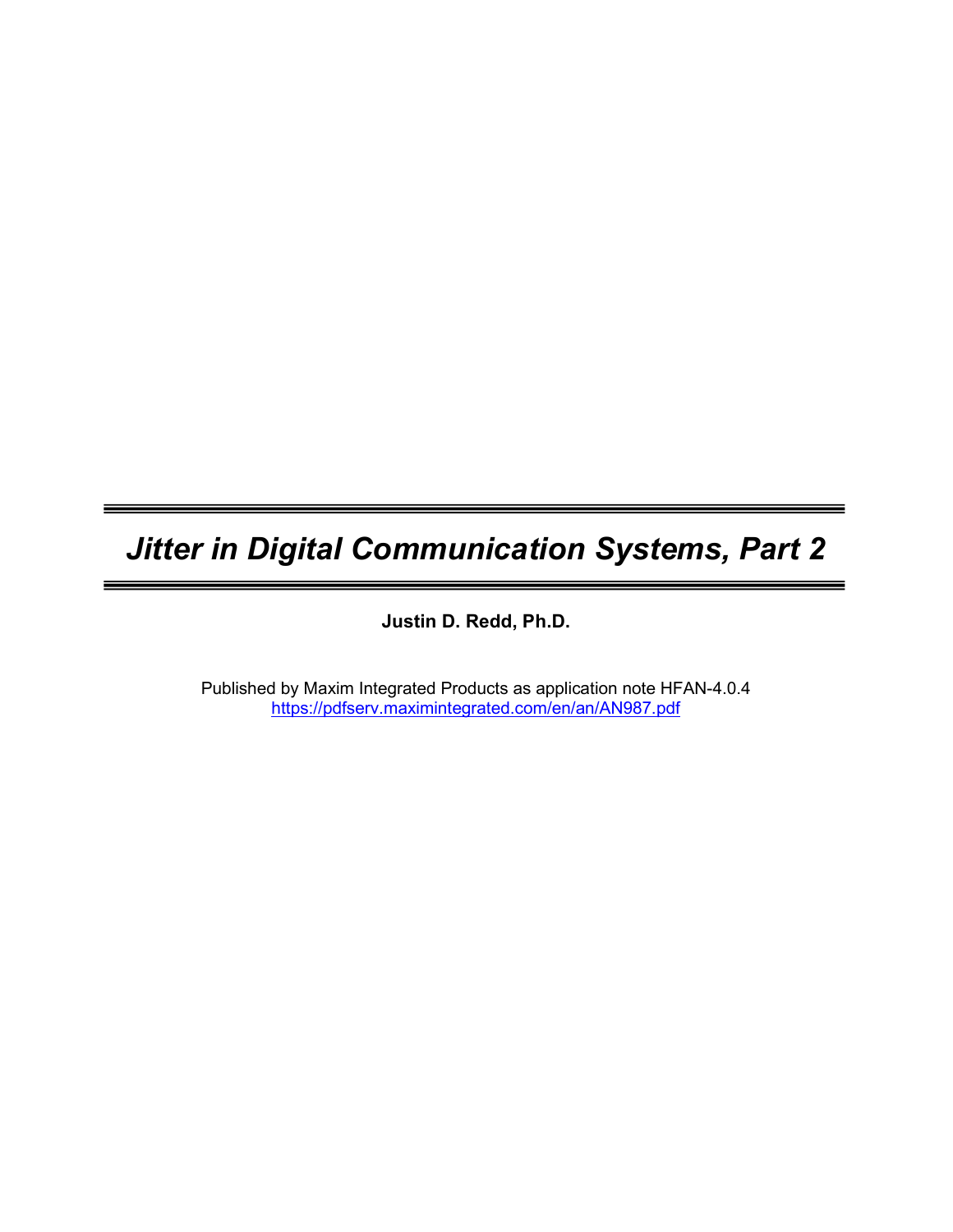## Jitter in Digital Communication Systems, Part 2

## 1 Introduction

A previous application note on jitter, HFAN-4.0.3 "Jitter in Digital Communication Systems, Part 1," defined jitter and its various sub-components. The purpose of this application note is to answer the question, "So now that we know what jitter is, why should I care?" To answer this question, we will explore some of the ways that jitter causes bit errors in digital communication systems.

## 2 Background

A basic characteristic of digital communications systems is the need for synchronization between the binary encoded data (the *bit stream*) and the various circuit elements in the transmitter and receiver. Bit synchronization information is generally conveyed separately in the transmitter and receiver by the *bit* clock, which is a square wave signal that has a frequency (in Hz) equal to the data rate (in bits per second). The relationship between an NRZ encoded bit stream and the bit clock is illustrated in Figure 1.



Figure 1. NRZ encoded bit stream

A fundamental problem is how to get the bit synchronization information from the transmitter to the receiver. In general, digital communication systems transmit only the bit stream and then regenerate the bit clock at the receiver through use of a clock and data recovery (CDR) circuit such as Maxim's MAX3873, MAX3875, or MAX3877. Distortions and noise in the received bit stream as well as imperfections in receiver bit clock regeneration result in mistiming (jitter) between the received bit stream and the regenerated bit clock that can cause bit errors.

## 3 Receiver Decisions

The receiver in a digital communication system (illustrated in Figure 2) is tasked with accurately making two decisions: (1) when to sample the received bit stream, and (2) whether the sampled value represents a binary one or zero. The bit clock controls the timing of the first decision. Jitter between the bit clock and the bit stream may cause the receiver to sample the bit stream at the wrong time, which can result in bit errors.

To better understand the relationship between jitter and the resulting bit errors, it is necessary to understand the details of the two decisions made by the receiver about each bit. We will first discuss the second decision (one or zero?) and then come back to the first decision (when to sample?).



Figure 2. Block-diagram of a fiber-optic receiver

## 3.1 The One or Zero Decision

The decision circuit in a basic receiver simply compares the sampled voltage,  $v(t)$ , to a reference value,  $\gamma$ , called the decision threshold. If  $v(t)$  is greater than  $\gamma$ , it indicates that a binary one was sent, whereas if  $v(t)$  is less than  $\gamma$ , it indicates that a binary zero was sent. Assuming perfect synchronization between the bit stream and the bit clock, the major obstacle to making the correct decision is noise in the received data.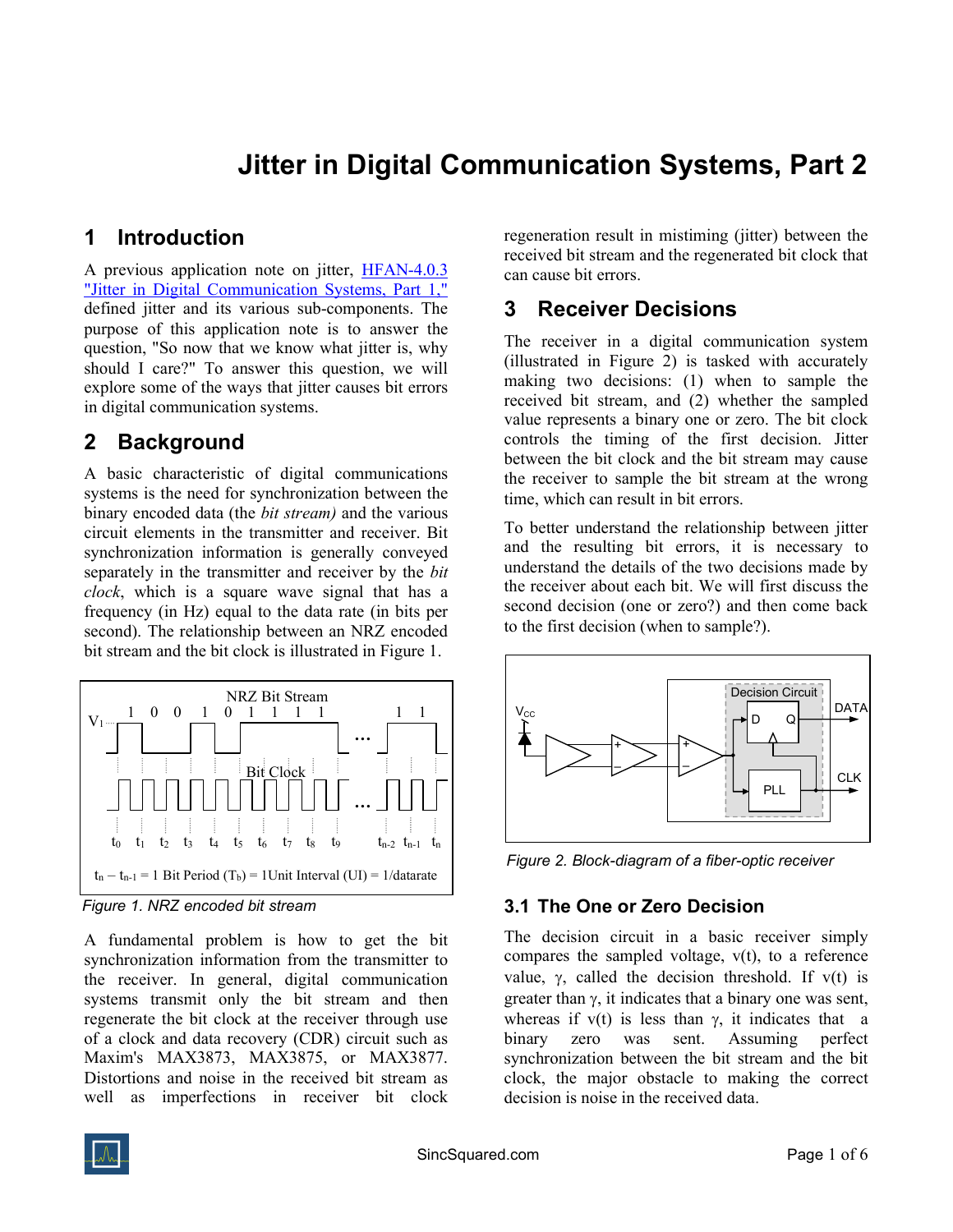If we assume that additive white Gaussian noise (AWGN) is the dominant cause of erroneous decisions, then we can calculate the statistical probability of making such a decision. The probability density function for v(t) with AWGN can be written mathematically as:

$$
PROB[v(t), \sigma_x] = \frac{1}{\sqrt{2\pi\sigma_x^2}} e^{-\frac{1}{2}\left(\frac{v(t) - v_s}{\sigma_x}\right)^2}
$$
 (1)

where  $v<sub>S</sub>$  is the voltage sent by the transmitter (the mean value of the density function), v(t) is the sampled voltage value in the receiver at time, t, and  $\sigma$  is the standard deviation of the noise. Equation (1) is illustrated in Figure 3.



Figure 3. AWGN probability density function

In binary signaling,  $v<sub>S</sub>$  can take on one of two voltage levels, which we will call  $v_{S0}$  and  $v_{S1}$ , and the probability of making an erroneous decision in the receiver is:

$$
P[\varepsilon] = P[v(t) > \gamma \mid v_{\rm S} = v_{\rm S0}] P[v_{\rm S0}] +
$$

$$
P[v(t) < \gamma \mid v_{\rm S} = v_{\rm S1}] P[v_{\rm S1}] \qquad (2)
$$

where  $P[\varepsilon]$  is the probability of error and  $P[x | y]$ represents the probability of x given y. If we assume an equal probability of sending  $v_{S0}$  versus  $v_{S1}$  (50%) mark density), then  $P[v_{S0}] = P[v_{S1}] = 0.5$ . Also, in order to simplify the example, we will assume that the same noise effects either voltage level (i.e.,  $\sigma_0$  =  $\sigma_1$ ), which means that  $P[v(t) > \gamma | v_s = v_{s0}] = P[v(t) <$  $\gamma$  | v<sub>S</sub> = v<sub>S1</sub>]. Using these assumptions, equation (2) can be reduced to:

$$
P[\varepsilon] = P[v(t) > \gamma \mid v_{S} = v_{S0}] \times 0.5
$$
  
+ 
$$
P[v(t) < \gamma \mid v_{S} = v_{S1}] \times 0.5
$$
  
= 
$$
\frac{1}{2} \int_{-\infty}^{\gamma} PROB[v(t), \sigma_{1}] dt
$$
  
+ 
$$
\frac{1}{2} \int_{\gamma}^{\infty} PROB[v(t), \sigma_{0}] dt
$$
 (3)

where  $PROB[v(t), \sigma_x]$  is defined in equation (1). This result is illustrated in Figure 4.



Figure 4. Probability of error for binary signaling

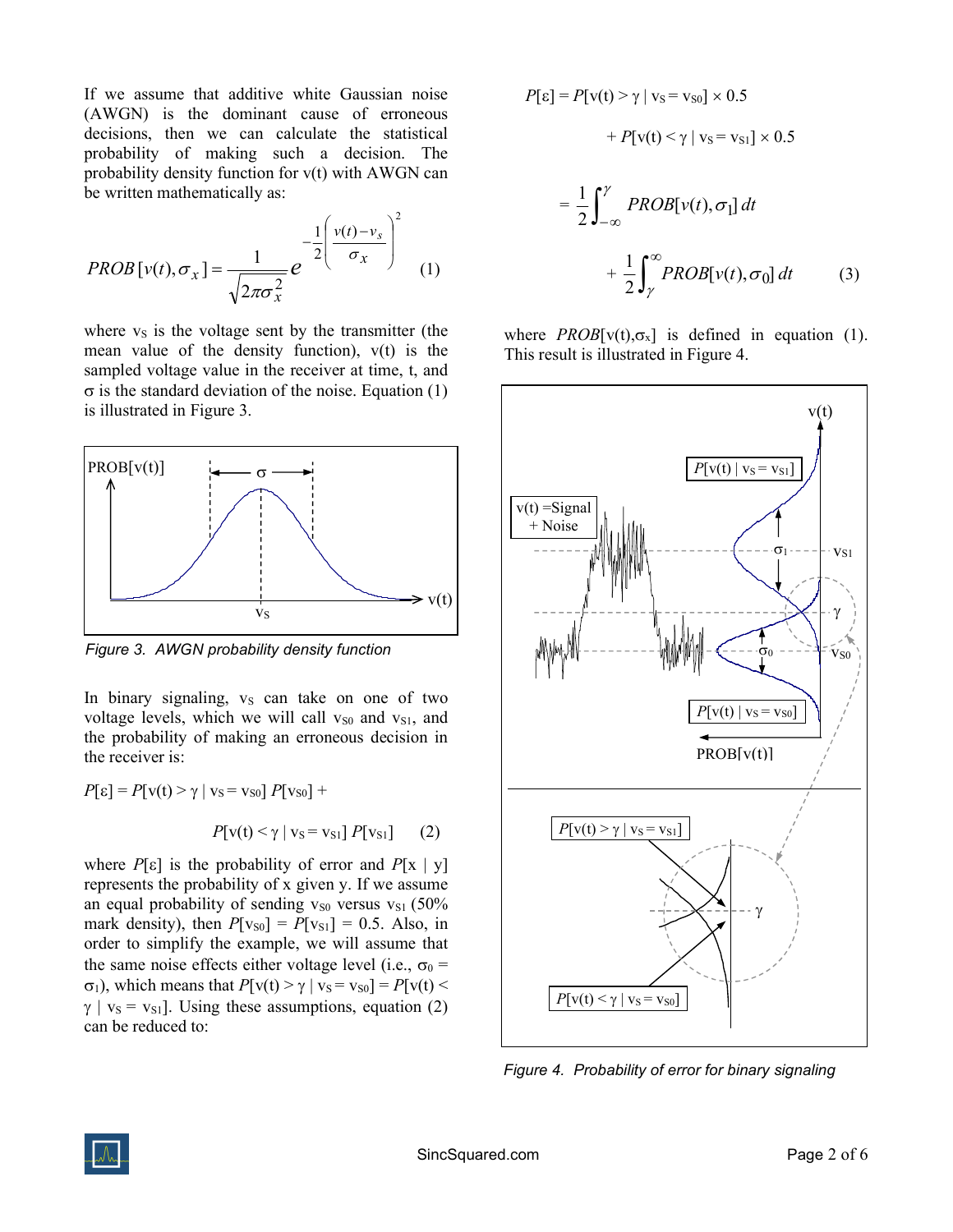From Figure 4 and equations (2) and (3) we can conclude that the probability of error is equal to the area under the tails of the density functions that extend beyond the threshold,  $\gamma$ . This area, and thus the bit error ratio (BER), is determined by two factors: (1) the standard deviations of the noise ( $\sigma_0$ ) and  $\sigma_1$ ) and (2) the voltage difference between  $v_{\rm S0}$ and  $v_{S1}$  (i.e., the signal-to-noise ratio).

It is important to note that for the special case when  $\sigma_0 = \sigma_1$ , the threshold is halfway between the one and zero levels (i.e.,  $\gamma = (v_{S1}-v_{S0})/2$ ). For the more general case when  $\sigma_0 \neq \sigma_1$ , the optimum threshold for minimum BER will be higher or lower than  $(v_{S1}-v_{S0})/2$ . For optimum performance, then, the decision circuit include an adjustable threshold level, as in Maxim's MAX3877 and MAX3878.

To simplify computation of the probability of bit error we can rewrite equation (3) in terms of the error function,  $Er(x)$ , which is defined as<sup>1</sup>:

$$
Er(x) = \int_{x}^{\infty} \frac{1}{\sqrt{2\pi}} e^{\left(\frac{-x^2}{2}\right)} dx
$$
 (4)

for a standard normal distribution (i.e., mean = 0,  $\sigma$ )  $= 1$ ). [Note that there are a number of variations of this function published in the literature.] This function gives the area under the tail of the Gaussian probability density function (PDF) between x and infinity. This form of the error function is useful because numerical solutions are available in both tabulated form<sup>1</sup> and as built-in functions with many software utilities (e.g.,  $Er(x) = 1$ - NORMSDIST(x) in Microsoft Excel). In terms of  $Er(x)$ , equation (3) can be rewritten as<sup>1</sup> (see Maxim application note HFAN-9.0.2 for more details on the derivation of this equation):

$$
P[\varepsilon] = Er\left(\frac{V_1(t) - V_0(t)}{\sigma_0 + \sigma_1}\right) \tag{5}
$$

where  $[v_1(t) - v_0(t)]/(\sigma_0 + \sigma_1)$  represents the signalto-noise ratio (sometimes called the "Q-factor")<sup>2</sup> and  $v_1(t)$ ,  $v_0(t)$  are defined in Figure 5.

#### 3.2 Timing of the Sampling Instant

In the receiver, the rising or falling edge of the regenerated bit clock controls the timing of the

sampling circuit. The sampling circuit compares the instantaneous voltage of the input waveform to the decision threshold at an instant in time we will call the sampling instant to determine whether the received signal represents a one (received signal  $> \gamma$ ) or a zero (received signal  $\langle \gamma \rangle$ ). Jitter between the bit clock and the bit stream may cause the sampling instant to deviate from the ideal, which can in turn influence the quality of the zero/one decision.

In the previous section it was shown that the probability of making a correct decision is determined by both the noises associated with the input waveform  $(\sigma_0$  and  $\sigma_1$ ) and the difference between the zero and one levels  $(v_{S1} - v_{S2})$ . The timing location of the sampling instant has no effect on the noise, but it can affect the difference between the zero and one levels and thereby increase the probability of bit errors.

We can represent the timing of the sampling instant by  $t_{\leq subscripts}$ , as shown in Figure 5.



Figure 5. Timing of the Sampling Instant

From Figure 5 we can see that the difference between  $v_{S1}$  and  $v_{S0}$  is maximized (and thus the bit error ratio is minimized) when the bit is sampled in the stable region,  $t_{stable}$ . If, due to jitter, the bit is sampled between  $t_{n-1}$  and  $t_{stable}$  or  $t_{stable}$  and  $t_n$ , then the difference between  $v_{S1}$  and  $v_{S0}$  will be less than the maximum, resulting in an increased probability of bit error. When the bit is sampled exactly at the transition time or beyond ( $t \leq t_{n-1}$  or  $t \geq t_n$ ), the probability of bit error is 50% (assuming 50% markdensity random data).

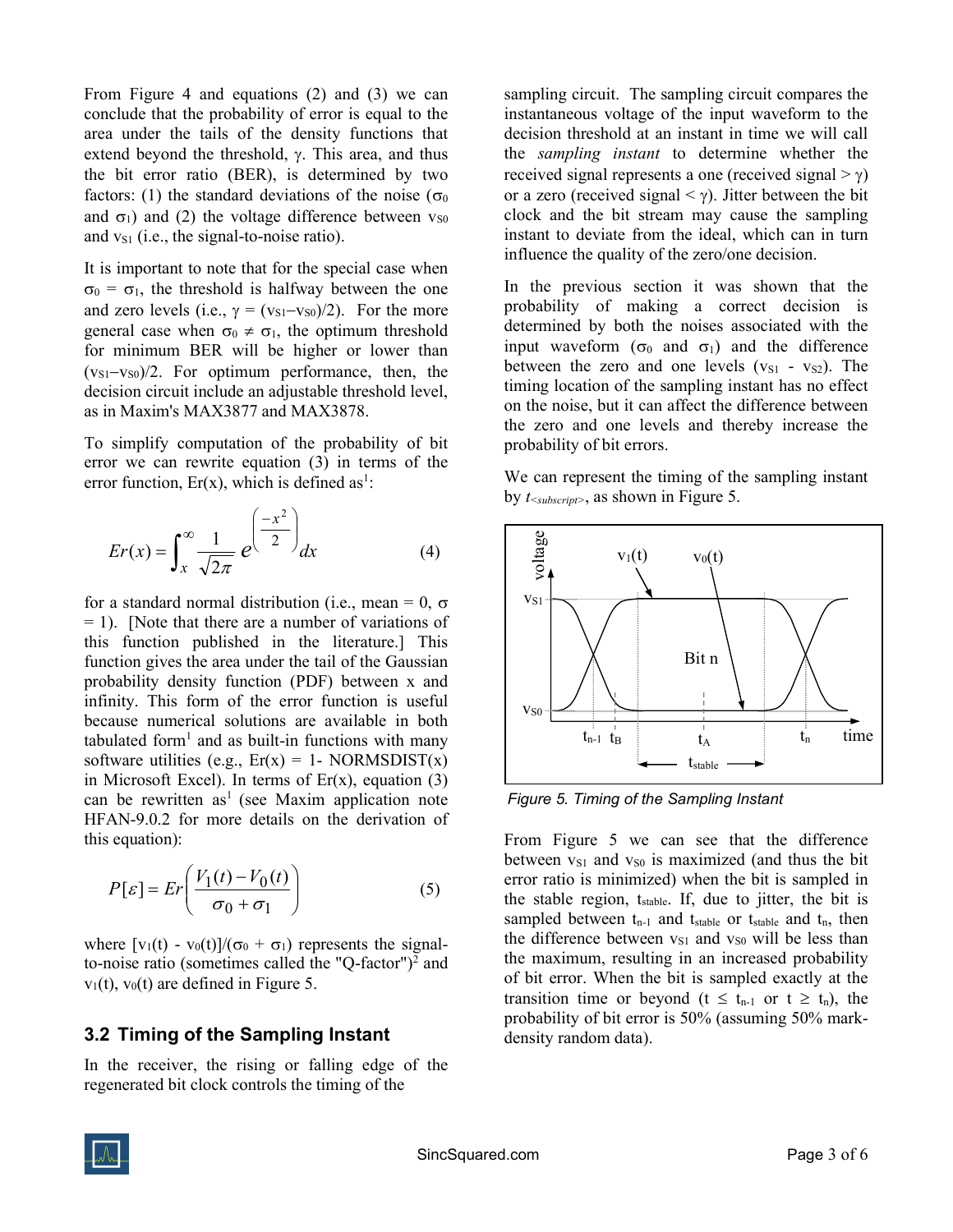## 4 Predicting the BER Caused by Jitter

Some bit errors will occur in the absence of jitter effects (i.e., even with optimum sampling), as a consequence of amplitude noise. (This was discussed in section 3.1). Jitter adds the dimension of time to the problem of predicting the bit error ratio (BER). When jitter is included in the analysis, the calculated probability of bit error,  $P[\epsilon]$ , must take into account the probability of bit error at each potential sampling instant,  $P[\varepsilon | t_s]$ , as well as the probability that each sampling instance actually occurs,  $P[t<sub>s</sub>]$ .

### 4.1 Probability of Error at Each Sampling Instant

Equation (5) shows that probability of bit error,  $P[\epsilon]$ , is determined by the signal amplitude,  $v_1(t)-v_0(t)$ , and the noise ( $\sigma_0$  and  $\sigma_1$ ). The noise can be directly measured and its magnitude typically stays constant for long periods of time. The sampled signal amplitude, however, may vary depending on the sampling instant. For example, the sampled signal amplitude in Figure 5 will be different when the signal is sampled at  $t_B$  than when it is sampled at  $t_A$ . This means that  $P[\epsilon]$  will be different, depending on the sampling instant.

An example of the relationship between the sampling instant and  $P[\varepsilon]$  is illustrated in Figures 6, 7, and 8. This figures are discussed in the following paragraphs.

Figure 6(a) represents the eye diagram of the data signal at the input to the sampling circuit in a typical receiver (e.g., the "D" input of Figure 2). We will define the jitter in this eye diagram as the time difference between the data transitions (represented by the zero crossings in the eye diagram) and the corresponding transitions of the bit clock. For such as case, the jitter can be visualized from either of two perspectives: clock-referenced jitter or datareferenced jitter. The clock-referenced perspective involves fixing the horizontal position of the clock and watching the relative horizontal movement of the data eye diagram (this is commonly done in practice by triggering an oscilloscope using the clock signal). The data-referenced perspective can be visualized as fixing the horizontal position of data eye diagram and watching the relative horizontal

movement of the clock signal (data referenced jitter). Both of these perspectives are equivalent, but, for purposes of this example, it is more convenient to use the data referenced perspective.

Using the data referenced perspective, we can neglect jitter in the eye diagram of Figure 6 for now (we will consider all the jitter to be associated with the clock and analyze its effects later). We will, however, assume that the data eye diagram contains amplitude noise ( $\sigma_0$  and  $\sigma_1$ ). We will also assume that we have measured  $\sigma_0$  and  $\sigma_1$  (one way to do this is with the vertical histogram mode of the oscilloscope), that they are Gaussian, statistically independent, and that their magnitudes are constant. We also note that the time between the zero crossings represents one unit interval (UI), that the rise and fall times are different, and that, in the general case, there may be other distortions.



Figure 6. Computing  $P[\varepsilon]$  at each sampling instant

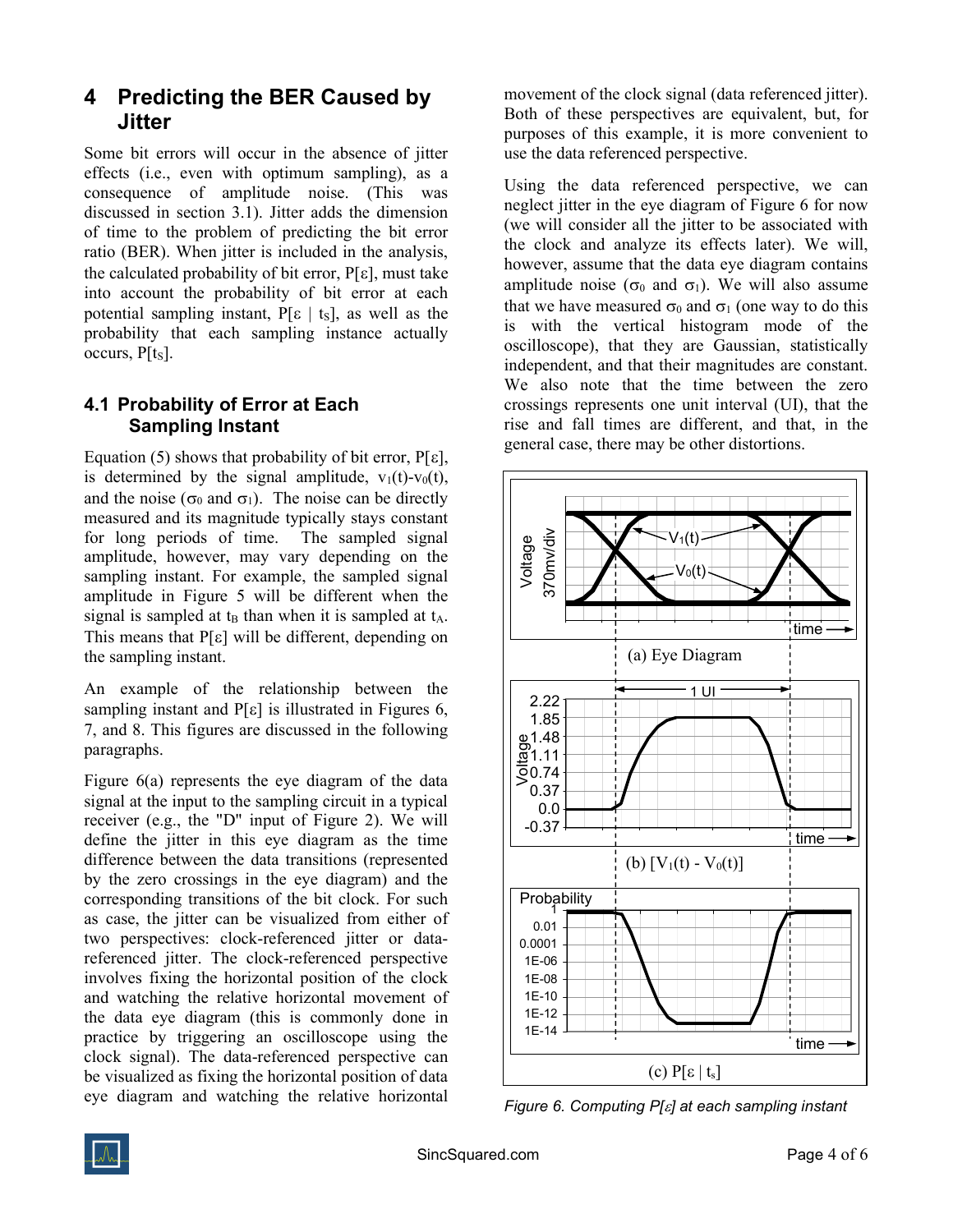Figure 6(b) is a plot of the eye diagram amplitude difference,  $v_1(t)-v_0(t)$ , versus time. This was generated by subtracting the average value of  $v_0(t)$ from the average value of  $v_1(t)$  at each point in time within the UI. Outside of the UI, we will set the amplitude difference to zero.

Figure 6(c) is a plot of the probability of bit error at each sampling instant,  $P[\varepsilon | t_s]$ . This plot shows the probability that the bit will be erroneously detected as a function of the sampling instant. Figure  $6(c)$ was generated by applying equation (5), using each time instant in Figure 6(b) for the numerator of the argument and, for purposes of this example, setting  $\sigma_0 + \sigma_1 = 0.25$ .

The plot in Figure 6(c) is commonly called a "jitter bathtub plot", and can be generated using the "BERT Scan Technique<sup>3</sup>." It is important to note, however, that there are some key differences between the plot of Figure 6(c) and the conventional jitter bathtub plot. For example, Figure 6(c) was generated from a jitter-free eye diagram and thus does not include any jitter. The roll-off on the sides of the plot is due to the non-zero rise and fall times and the asymmetry between the two sides is due to the difference between the rise and fall times. Much of the jitter bathtub plot analysis contained in the literature relies on the assumption that the probability of bit error is zero for all sampling instants within the UI and 50% outside of the UI (i.e., infinitely short rise/fall times and/or negligible amplitude noise). If this assumption were true (i.e.,  $P[\epsilon] = 0$  for all sampling instants within the UI), then the sides of the jitterfree bathtub plot would be vertical and the bottom of the bathtub plot would be a horizontal line at a probability of zero.

As an important side note, we notice that, as a general rule, the left and right sides of any given data eye diagram are not symmetrical. Because of this asymmetry, as well as other factors such as the setup and hold times of the receiver decision circuit, it may be advantageous (i.e., improve the BER) to shift the sampling time to a position other than the center of the eye diagram. This can be done using the phase-adjust feature of Maxim's MAX3877 and MAX3878.

#### 4.2 Sampling Time Probability

The sampling instant for each bit in any bit pattern is determined by the timing relationship between the data and the clock. This relationship will vary from one bit to the next, due to jitter. Using the data referenced jitter perspective (described in the previous section) the probability that the sampling instant (i.e., clock transition) occurs at any given time in the UI can be represented by a probability density function (PDF)<sup>4</sup> of the jitter. This PDF can then be used in conjunction with the probability of bit error at each sampling instant (Figure 6(c)) to compute the overall probability of bit error.

Figure 7 is a modeled example of a sampling instant PDF (i.e., jitter histogram) plotted on both linear and logarithmic vertical scales. This PDF represents the timing probability of the recovered bit clock relative to the data at the input to the receiver sampling circuit.



Figure 7. Sampling instant probability density function (PDF)

The key point to notice in Figure 7 is that, even though it is highly probable that the bit will be sampled in the vicinity of the center of the UI, there is still a finite probability, due to jitter, that the bit will be sampled in the vicinity of the bit transition or beyond.